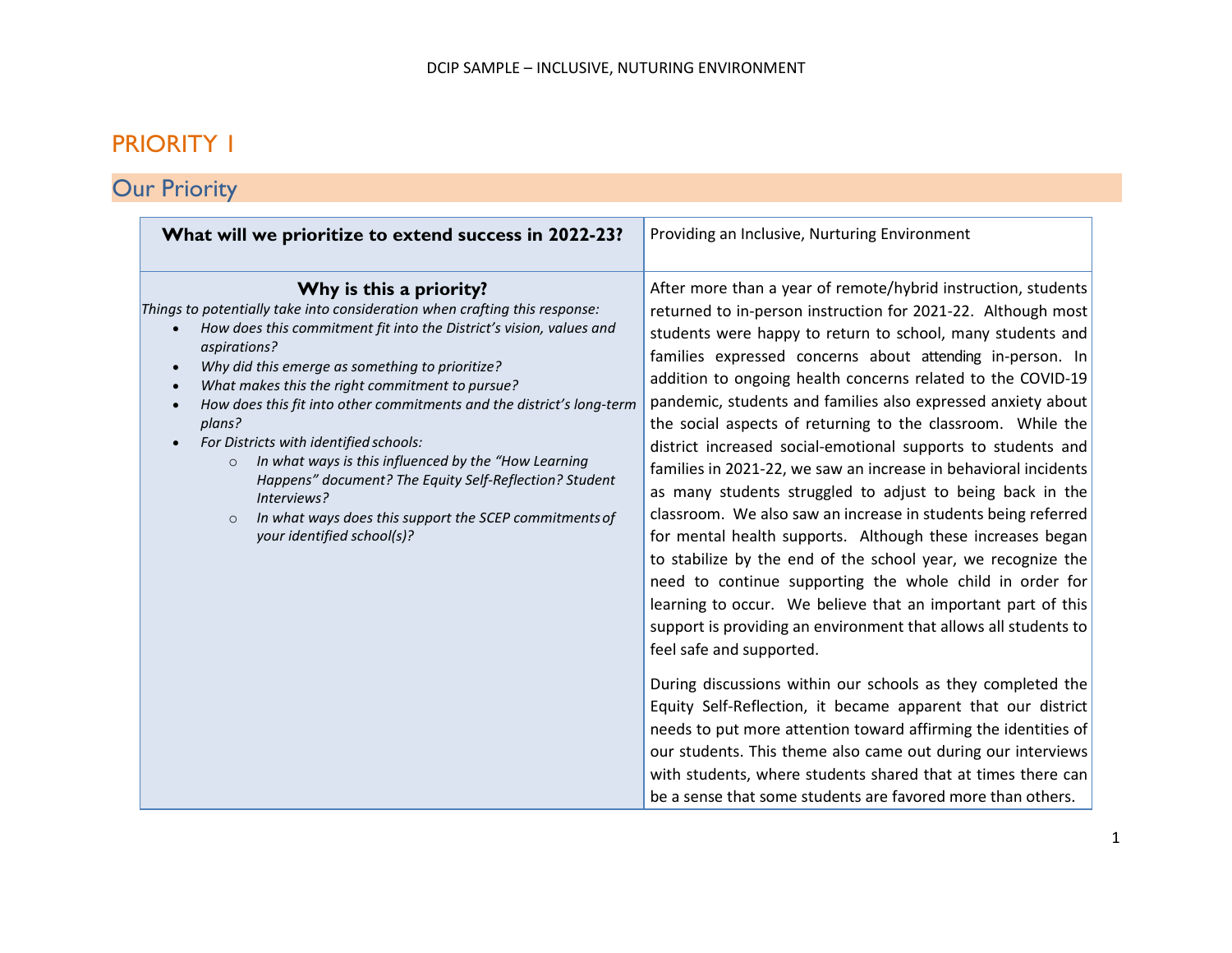## Key Strategies and Resources

| <b>STRATEGY</b>                                                | <b>METHODS</b>                                                                                                                                                                                                                                                                                                                                                                                                                                                                            | <b>GAUGING SUCCESS</b>                                                                                                                                                                                                                                                                                                                                                                                                                                                                                                                                                     | <b>RESOURCES</b>                                                                                                       |
|----------------------------------------------------------------|-------------------------------------------------------------------------------------------------------------------------------------------------------------------------------------------------------------------------------------------------------------------------------------------------------------------------------------------------------------------------------------------------------------------------------------------------------------------------------------------|----------------------------------------------------------------------------------------------------------------------------------------------------------------------------------------------------------------------------------------------------------------------------------------------------------------------------------------------------------------------------------------------------------------------------------------------------------------------------------------------------------------------------------------------------------------------------|------------------------------------------------------------------------------------------------------------------------|
| What strategies will we<br>pursue as part of this<br>Priority? | What does this strategy entail?                                                                                                                                                                                                                                                                                                                                                                                                                                                           | How will we know if this<br>strategy is making a<br>difference? Include points that<br>will occur during the year<br>that will be helpful in gauging<br>success.                                                                                                                                                                                                                                                                                                                                                                                                           | What resources (Schedule,<br>Space, Money, Processes,<br>Individuals) are necessary<br>to support these<br>strategies? |
| Develop authentic<br>connections with students                 | Have day-long summer induction<br>for each grade level to bring<br>students into building and<br>reacquaint them with peers.<br>Loop elementary school classrooms<br>when possible.<br>Pilot regular use of the PERTS<br>survey in select Middle School and<br><b>High School Classrooms</b><br>Implement "Positive Greetings at<br>the Door" (PGD) for all Elementary<br>School classrooms.<br>Administrators will commit to<br>learning the names of all students<br>in their buildings | Talking to students - including<br>connecting with some of the<br>students interviewed that<br>shared their anxieties about<br>returning to school to gather<br>feedback on the induction<br>activities and the use of looping<br>to alleviate anxieties.<br>PERTS survey will yield helpful<br>feedback to teachers regarding<br>questions related to Student<br>Belonging and Affirming Cultural<br>Identities. Results will improve<br>during the year; based on<br>feedback from pilot group,<br>survey will be expanded beyond<br>initial pilot in the third quarter. | Time, Space, and Funding to<br>cover costs associated with<br>running induction activities.                            |
|                                                                |                                                                                                                                                                                                                                                                                                                                                                                                                                                                                           | Teachers will greet students by<br>name and aim to have five<br>positive interactions with                                                                                                                                                                                                                                                                                                                                                                                                                                                                                 |                                                                                                                        |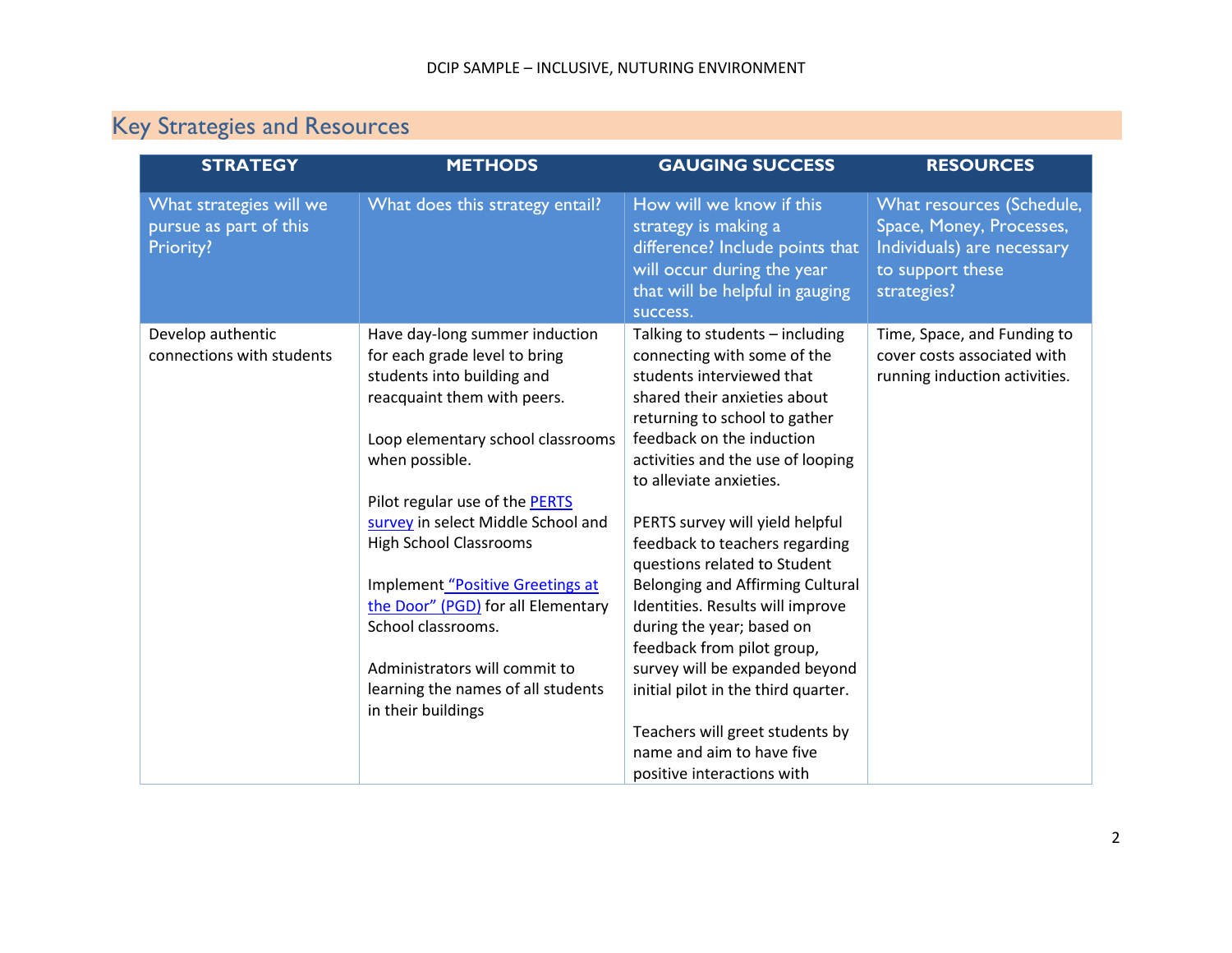|                                    |                                                                                                                                                                                                                                                                                                                                                                                                                                                                                                                                                                                                                                                                                                                                                                                                                               | students (as part of PGD) before<br>they enter classrooms (Sept)<br>Administrators will know all<br>students' names by November.                                                                                                                                                                                                                                                                                                                       |                                                                                                                                                                                                                                                                                                                                                                                                                                                                                                                                                                       |
|------------------------------------|-------------------------------------------------------------------------------------------------------------------------------------------------------------------------------------------------------------------------------------------------------------------------------------------------------------------------------------------------------------------------------------------------------------------------------------------------------------------------------------------------------------------------------------------------------------------------------------------------------------------------------------------------------------------------------------------------------------------------------------------------------------------------------------------------------------------------------|--------------------------------------------------------------------------------------------------------------------------------------------------------------------------------------------------------------------------------------------------------------------------------------------------------------------------------------------------------------------------------------------------------------------------------------------------------|-----------------------------------------------------------------------------------------------------------------------------------------------------------------------------------------------------------------------------------------------------------------------------------------------------------------------------------------------------------------------------------------------------------------------------------------------------------------------------------------------------------------------------------------------------------------------|
| Implement restorative<br>practices | The district will provide schools<br>with materials (signage, books,<br>literature) reflective of restorative<br>practices.<br>All district community members<br>will receive training in restorative<br>practices.<br>School leaders will model affective<br>statements when interacting with<br>staff and students. School leaders<br>will visit classrooms to monitor the<br>use of affective statements and<br>provide feedback and support to<br>improve implementation.<br>Each school will develop a schedule<br>for restorative circles. Elementary<br>students will participate in<br>restorative circles during morning<br>meeting. Middle/high school<br>students will participate in<br>restorative circles during advisory<br>period.<br>Instructional staff and school<br>support staff will create restorative | Signage and literature<br>throughout the building will be<br>reflective of restorative<br>practices. (Sept)<br>The school community will use<br>affective statements when<br>interacting with each other.<br>(Jan)<br>New initiatives will be<br>implemented through fair<br>process. (Ongoing)<br>All students will participate in<br>regular restorative circles. (Oct)<br>A lesson plan bank will be<br>developed for restorative<br>circles. (May) | Money will be needed for<br>materials, PD, and sub-<br>coverage for staff to attend<br>training<br>Time will need to be<br>dedicated to conducting<br>restorative circles.<br>Principals will need to<br>schedule times to visit<br>classrooms and provide staff<br>with feedback. This time will<br>need to be protected so that<br>the principal is not pulled<br>away to deal with other<br>responsibilities.<br>Time will be needed for staff<br>to develop restorative circle<br>lesson plans. Money may be<br>needed for materials to<br>conduct these lessons. |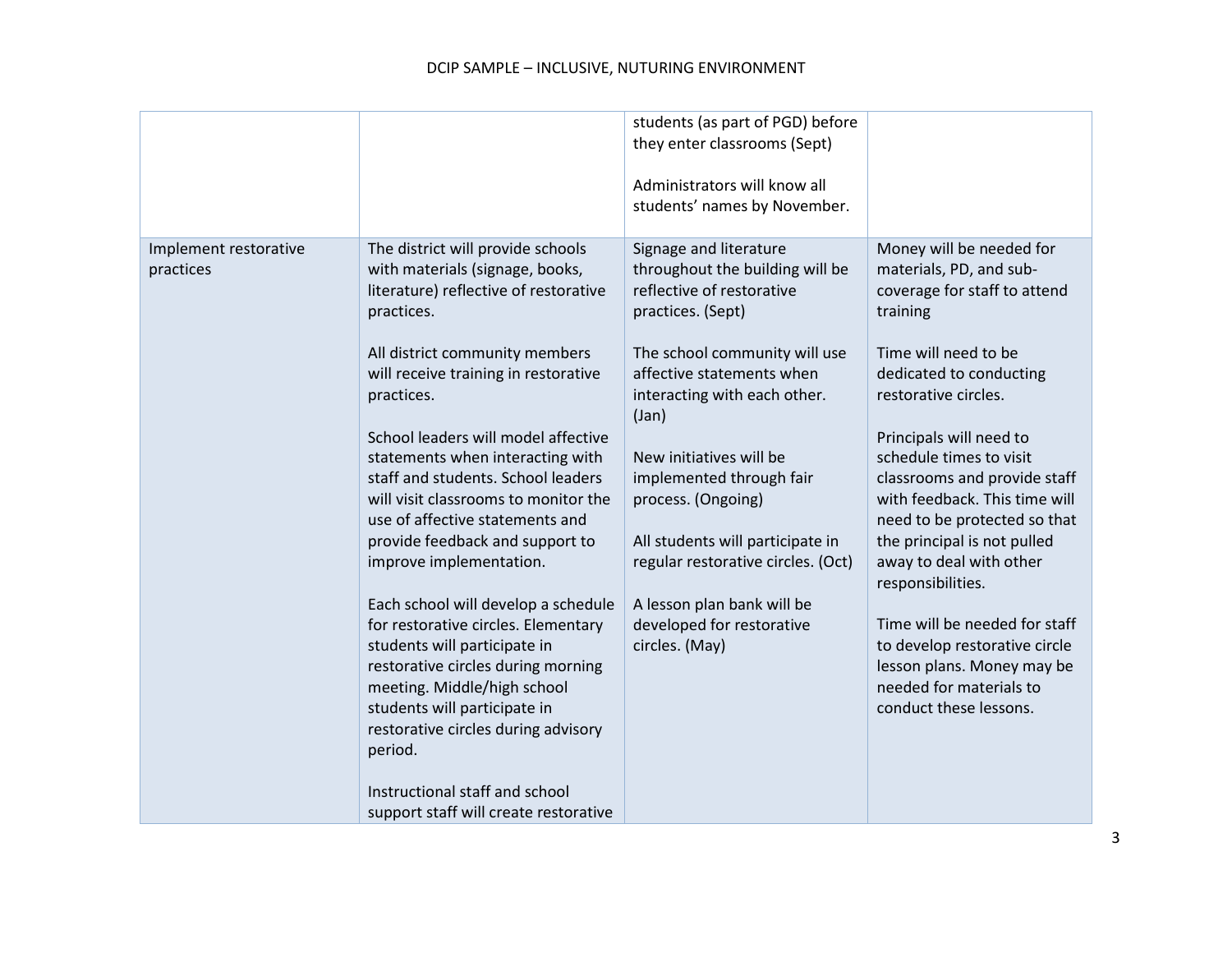#### DCIP SAMPLE – INCLUSIVE, NUTURING ENVIRONMENT

|                                                                    | circle lesson plans and post them<br>to Google Docs.                                                                                                                                                                                                                                                                                                                                                                                                |                                                                                                                                                                                                                                                                                                                                                                                                 |                                                                                                                                                                                                                                                                                                                                                                                                                                       |
|--------------------------------------------------------------------|-----------------------------------------------------------------------------------------------------------------------------------------------------------------------------------------------------------------------------------------------------------------------------------------------------------------------------------------------------------------------------------------------------------------------------------------------------|-------------------------------------------------------------------------------------------------------------------------------------------------------------------------------------------------------------------------------------------------------------------------------------------------------------------------------------------------------------------------------------------------|---------------------------------------------------------------------------------------------------------------------------------------------------------------------------------------------------------------------------------------------------------------------------------------------------------------------------------------------------------------------------------------------------------------------------------------|
| With students, build<br>environments that are<br>inclusive to all. | Introduce the <b>BEST Self-Direction</b><br>Toolkit to admin team and explore<br>how to incorporate these resources<br>into select classrooms within the<br>district to expand student agency.<br>Support staff with the<br>reintroduction of small group<br>instruction and cooperative<br>learning, both of which were<br>difficult to implement during the<br>pandemic.<br>Complete the NYU Steinhart<br><b>Culturally Responsive Scorecard.</b> | Teachers will be developing<br>activities and assignments with<br>students.<br>All students would have the<br>opportunity to meet with small<br>groups throughout the day.<br>Address issues identified in the<br>initial completion of the NYU<br><b>Culturally Responsive Scorecard</b><br>Survey responses will indicate<br>gains between the initial PSSM<br>survey and the end-of the year | Time and potentially training<br>will need to be set aside to<br>support staff as they<br>reintroduce group activities.<br>Time will be needed to<br>complete the Culturally<br>Responsive Scorecard.<br>Resources will be necessary<br>to address areas that arise as<br>needing additional attention.<br>It is likely that materials will<br>need to be purchased and<br>time set aside to address<br>curricular issues that emerge |
|                                                                    | Tend to areas that need additional<br>attention.                                                                                                                                                                                                                                                                                                                                                                                                    | PSSM survey.                                                                                                                                                                                                                                                                                                                                                                                    | from the scorecard.                                                                                                                                                                                                                                                                                                                                                                                                                   |
|                                                                    | Survey students twice during the<br>year about the indicators of<br>inclusion and belonging using the<br>Psychological Sense of School                                                                                                                                                                                                                                                                                                              | Middle and HS students will be<br>surveyed about club offerings.<br>We will look to have 80% of<br>students that do not have jobs<br>after school participating in at                                                                                                                                                                                                                           | Funds will be needed to<br>provide transportation from<br>afterschool activities and pay<br>for staff to run clubs.                                                                                                                                                                                                                                                                                                                   |
|                                                                    | Membership (PSSM) scale. Use<br>results to identify where additional<br>attention and training may be                                                                                                                                                                                                                                                                                                                                               | least one extracurricular<br>activity.                                                                                                                                                                                                                                                                                                                                                          | Time and Funds may be<br>necessary to provide training<br>in response to themes that                                                                                                                                                                                                                                                                                                                                                  |
|                                                                    | necessary.<br>Middle and high schools will                                                                                                                                                                                                                                                                                                                                                                                                          | Classrooms, hallways, and<br>shared spaces will include<br>posters, signs, etc. that                                                                                                                                                                                                                                                                                                            | emerge in the initial PSSM<br>survey.                                                                                                                                                                                                                                                                                                                                                                                                 |
|                                                                    | expand club or afterschool<br>offerings.                                                                                                                                                                                                                                                                                                                                                                                                            | represent the cultural identities<br>of students attending the                                                                                                                                                                                                                                                                                                                                  | Money will be needed to<br>purchase materials if current                                                                                                                                                                                                                                                                                                                                                                              |